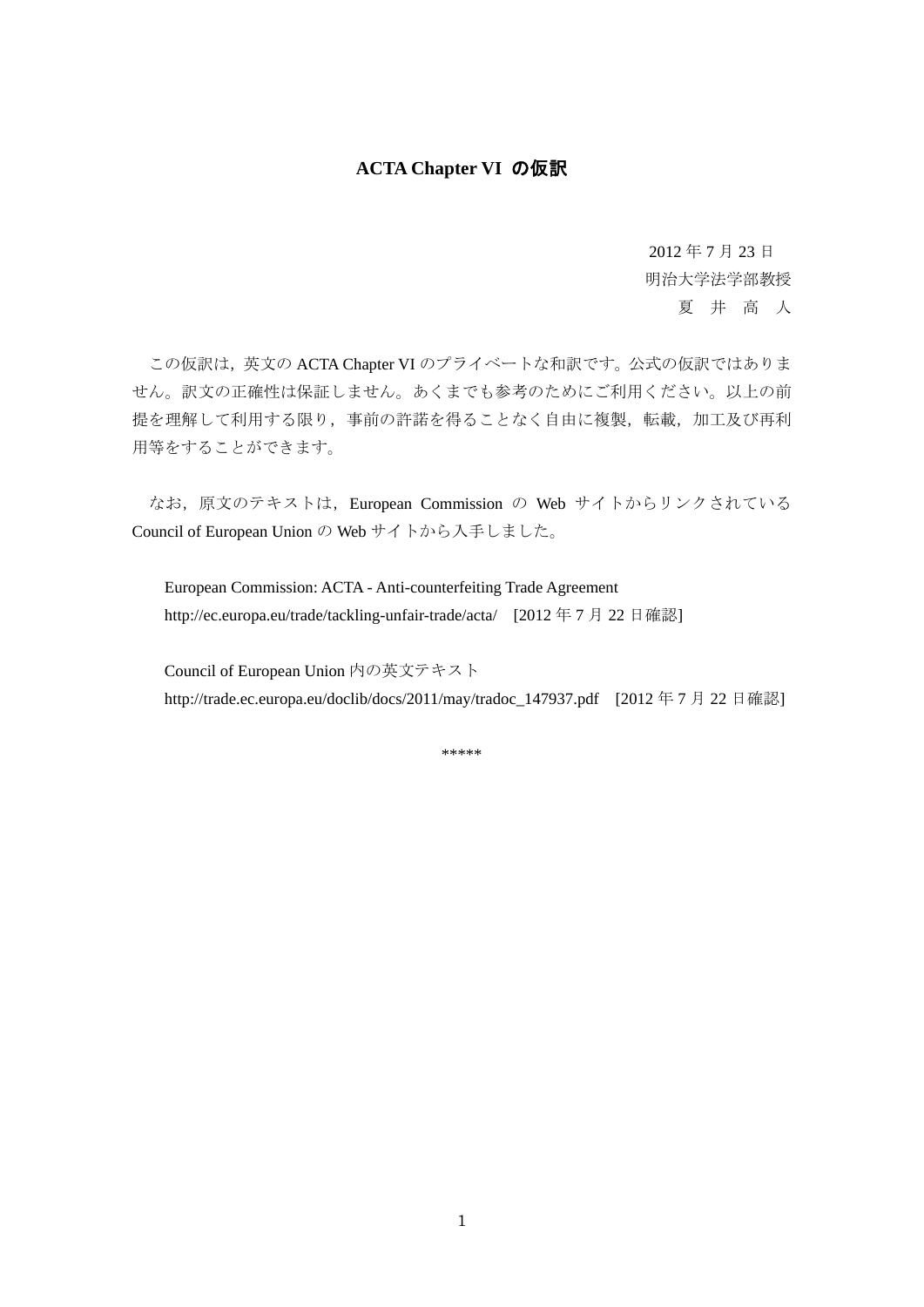## **CHAPTER VI FINAL PROVISIONS**  第 6 章 最終条項

ARTICLE 39 Signature 第 39 条 署名

This Agreement shall remain open for signature by participants in its negotiation<sup>[1](#page-1-0)</sup>, and by any other WTO Members the participants may agree to by consensus, from 1 May 2011 until 1 May 2013.

本合意は,条約交渉関係国及び他の(関係国が合意により同意する)WTO 加盟国による署 名のために,2011 年 5 月 1 日から 2013 年 5 月 1 日まで開放されていなければならない。

ARTICLE 40 Entry Into Force 第 40 条 発効

1. This Agreement shall enter into force thirty days after the date of deposit of the sixth instrument of ratification, acceptance, or approval as between those Signatories that have deposited their respective instruments of ratification, acceptance, or approval.

1. 本合意は,各締約国の批准,受諾又は承認の各文書を寄託した調印国の批准,受諾又は 承認の文書の寄託が 6 番目となった日から 30 日後に発効する。

2. This Agreement shall enter into force for each Signatory that deposits its instrument of ratification, acceptance, or approval after the deposit of the sixth instrument of ratification, acceptance, or approval, thirty days after the date of deposit by such Signatory of its instrument of ratification, acceptance, or approval.

2. 本合意は,批准,承諾又は承認の文書が 6 番目に寄託された後に批准,承諾又は承認の 文書を寄託した調印国については,当該調印国がその批准,受諾又は承認の文書を寄託し

<span id="page-1-0"></span><sup>&</sup>lt;sup>1</sup> Australia, the Republic of Austria, the Kingdom of Belgium, the Republic of Bulgaria, Canada, the Republic of Cyprus, the Czech Republic, the Kingdom of Denmark, the Republic of Estonia, the European Union, the Republic of Finland, the French Republic, the Federal Republic of Germany, the Hellenic Republic, the Republic of Hungary, Ireland, the Italian Republic, Japan, the Republic of Korea, the Republic of Latvia, the Republic of Lithuania, the Grand Duchy of Luxembourg, the Republic of Malta, the United Mexican States, the Kingdom of Morocco, the Kingdom of the Netherlands, New Zealand, the Republic of Poland, the Portuguese Republic, Romania, the Republic of Singapore, the Slovak Republic, the Republic of Slovenia, the Kingdom of Spain, the Kingdom of Sweden, the Swiss Confederation, the United Kingdom of Great Britain and Northern Ireland, and the United States of America.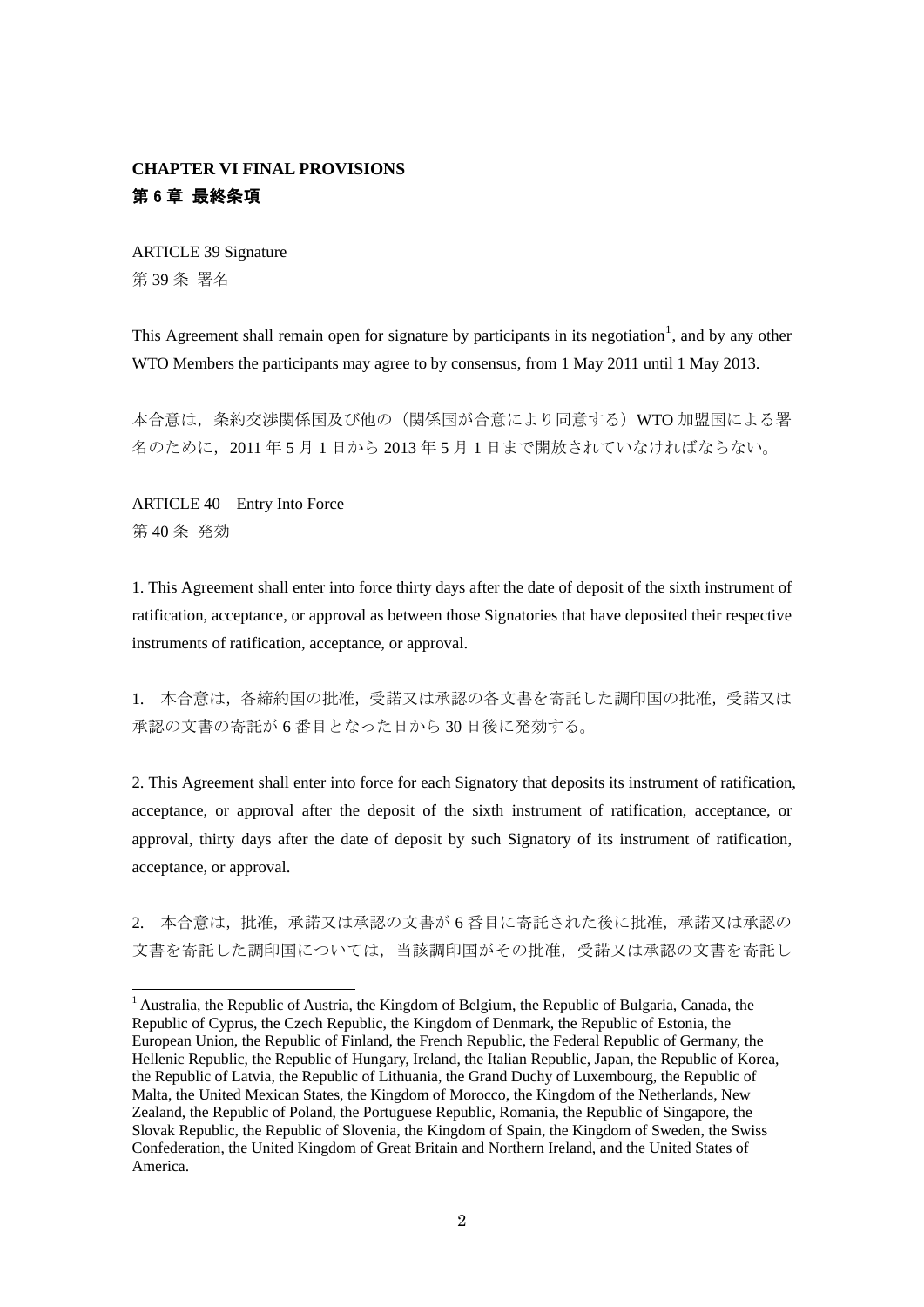た日から 30 日後に発効する。

ARTICLE 41 Withdrawal 第 41 条 脱退

A Party may withdraw from this Agreement by means of a written notification to the Depositary. The withdrawal shall take effect 180 days after the Depositary receives the notification.

 締約国は,寄託者に対して書面の通知をする方法により本合意から脱退することができ る。脱退は,寄託者が通知を受領した日から 180 日後に発効する。

ARTICLE 42 Amendments 第 42 条 改正

1. A Party may propose amendments to this Agreement to the Committee. The Committee shall decide whether to present a proposed amendment to the Parties for ratification, acceptance, or approval.

1. 締約国は,理事会に対し,本合意の改正を提案することができる。理事会は,批准,受 諾又は承認のために締約国に対し改正案を提示するかどうかを判断しなければならない。

2. Any amendment shall enter into force ninety days after the date that all the Parties have deposited their respective instruments of ratification, acceptance, or approval with the Depositary.

2. 改正は,全締約国が寄託者に対して批准,受諾又は承認の各文書を寄託した日から 90 日後に発効する。

ARTICLE 43 Accession 第 43 条 加盟

1. After the expiration of the period provided in Article 39 (Signature), any Member of the WTO may apply to accede to this Agreement.

1. 第39条 (署名)の期限が経過後, WTO 加盟国は,本合意への加盟申請をすることがで きる。